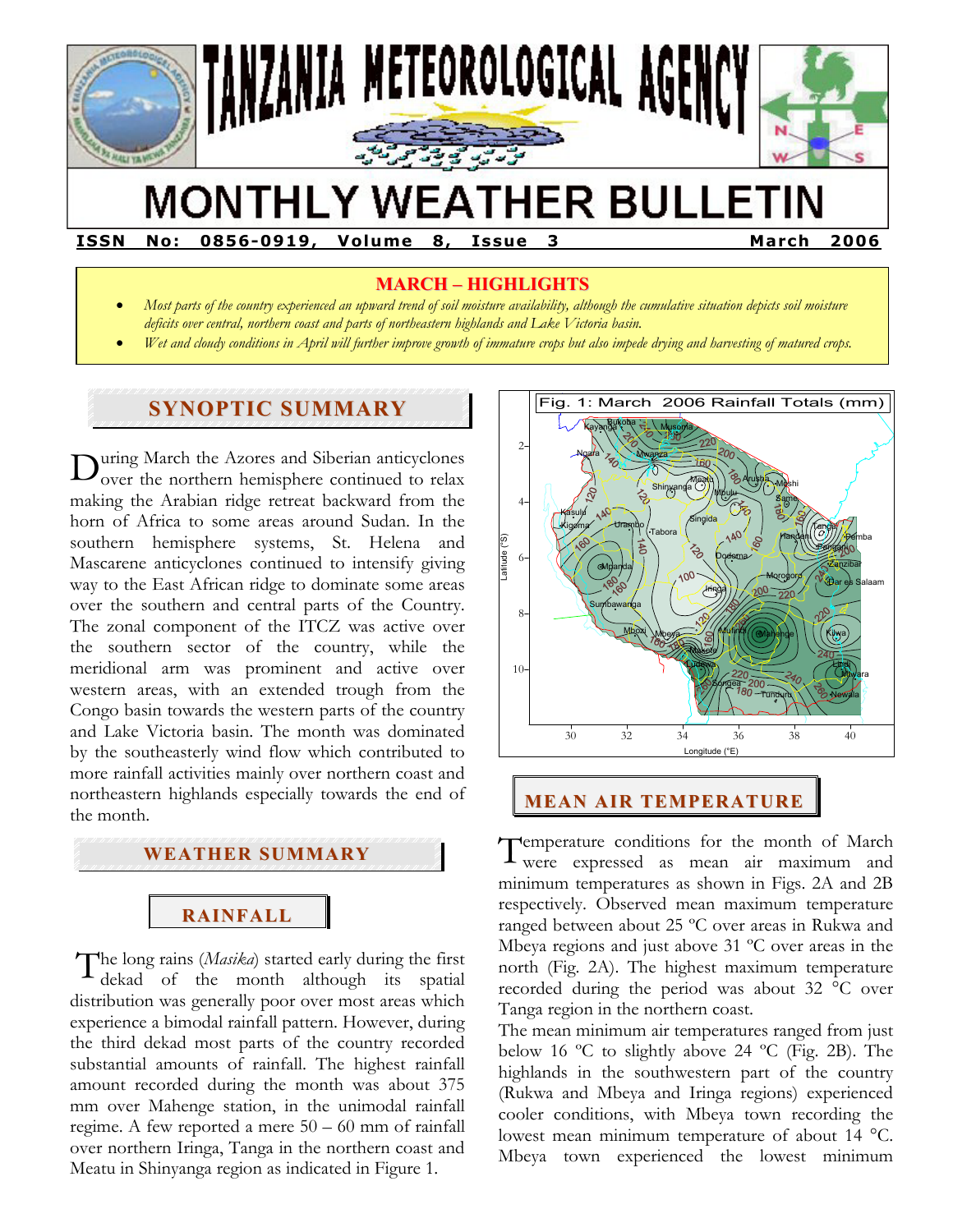temperature value of about 13 °C during the second dekad of the month.



 Generally, temperature conditions for March did not change significantly from that of February 2006, although for the northern coast there was a slight daytime cooling of about 2 °C as depicted from February and March maximum temperatures.



#### **SUNSHINE HOURS**

 $\Gamma$ igure 3, indicates the spread of mean sunshine<br>hours across the country during March. Durations hours across the country during March. Durations of mean bright sunshine ranged between about 6 and 7 hrs/day. The shorter durations of about half daylight hours were observed during the period over western Lake Victoria basin and southern sector of

the country due to predominant cloudy activities in the areas.



The longest durations of about 7 hrs/day dominated mainly over a few pocket areas of northern coast, central and western areas.

**MEAN DAILY WIND SPEED**

ean wind speed across the country ranged from just below 2 km/hr to just above 7 km/hr as shown in Figure 4. M



The core of maximum speed of about 8 km/hr was located over the northeastern highlands. Lower wind speeds of less than 2 km/hr dominated over Shinyanga, Rukwa and Ruvuma regions. The wind regime indicates a weakening trend over most areas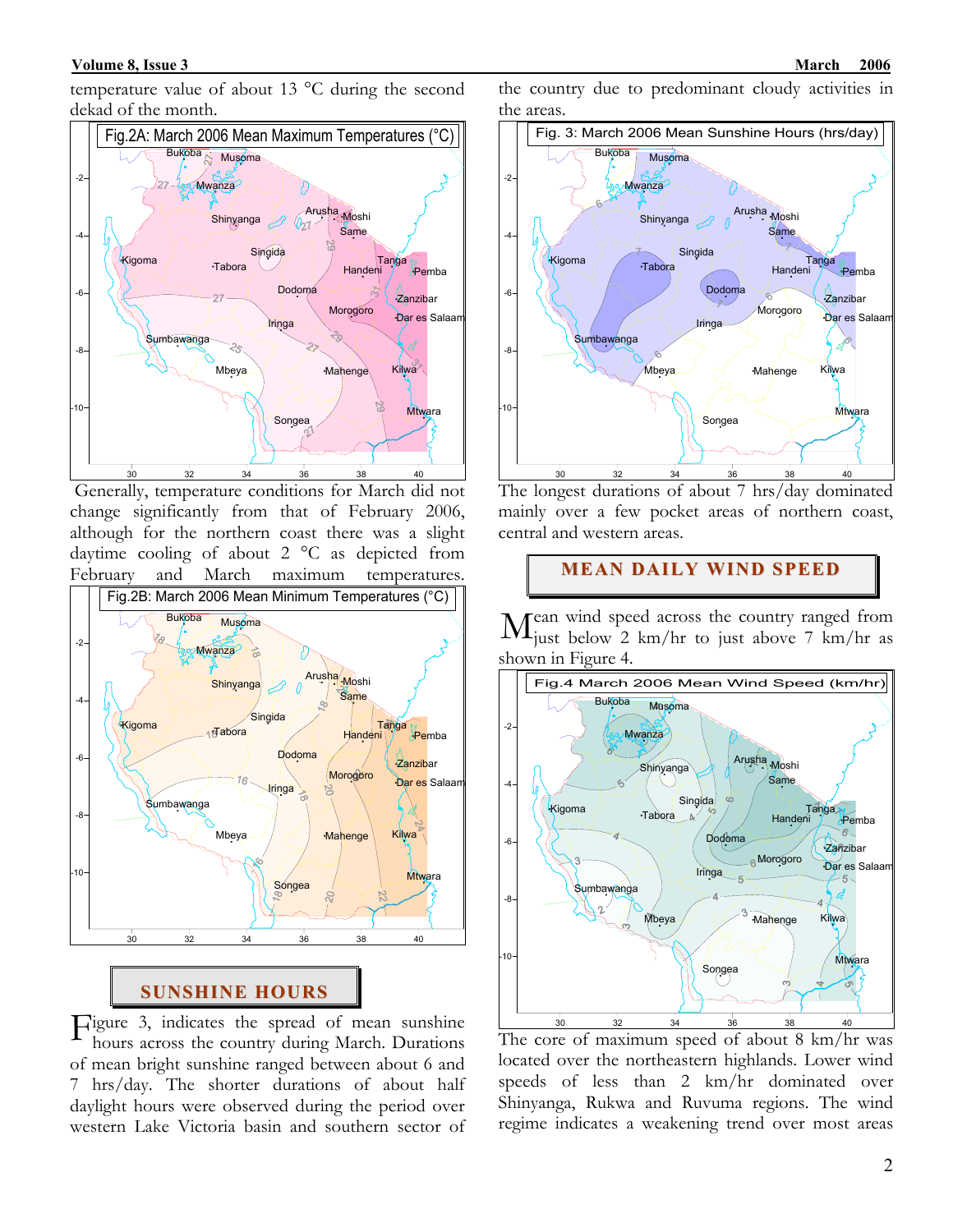#### **Folume 8, Issue 3** March 2006 **March 2006 March 2006**

during February and March, a condition which has led to decreased occurrence of dust devils, wind erosion and reduced evaporation rates.

## **SATELLITE INFORMATION**

Figure 5 depicts vegetation greenness as indicated by<br>the Spot Satellite Normalized Difference the Spot Satellite Normalized Difference Vegetation Index sensor being a difference image of March second dekad from that of February dekad three.



Generally large or significant increases are depicted over the northern and northeastern sector of the country, due to the ongoing *Masika* rainfall season. The increasing in greenness was from perennial vegetation that sprouts in anticipation of setting in of seasonal rains. Over southern regions a decrease in SNDVI was recorded from the situation during the end of February compared to that of mid-March.

#### **AGROMETEOROLOGY**

 uring the last dekad of March, most parts of the D uring the last dekad of March, most parts of the country experienced an upward trend of soil moisture availability, although the cumulative situation depicts soil moisture deficits over central, northern coast and parts of northeastern highlands and Lake Victoria basin. This condition, enhanced crop growth and development across the country where the general crop status varied from emergence to near ripeness. Crop stages by the end of the month particularly maize ranged between tasseling and ripeness over

much of the unimodal sector (southwestern highlands, western, southern and southern coast), while over the bimodal sector (Lake Victoria basin, northern coast and northeastern highlands), the maize crop was at early vegetative stage. Over a few pockets that experienced flash soil moisture supply during January and February maize crop was reported at tasseling stage in moderate state. However, armyworms were reported to invade parts of northeastern highlands of Same, Hedaru and Mwanga in Kilimanjaro region during the period.

Likewise, beans crop was at various growth stages ranging from emergence over Ludewa district in Iringa region to flowering stage over Mbeya and Kagera regions. Harvesting of ripened beans over Mpanda and highlands of Mahenge was hampered by wet conditions that prevailed during the period. Paddy over areas of Mbeya, Tabora and Shinyanga regions was growing fairly well at between transplanting and flowering stages, but over the northern coast the state of the crop was moderate. As for cassava crop, it was at various growth stages and the crop state was good throughout the country.

Over bimodal areas, pastures and water availability to livestock/wildlife improved significantly.

The expected rainfall and cloudy conditions over some areas during April will further improve crop conditions although in other areas it will impede the drying of matured crops and harvesting activities.

## **HYDROMETEOROLOGY**

Water levels in rivers, lakes and dams have<br>Weontinued to increase during the period except in continued to increase during the period except in the central belt. However, water for domestic and industrial purposes should be used sparingly.

## **ENVIRONMENTAL**

Temperatures are cooling down, winds are slowing<br>down while evaporation rates are also coming down while evaporation rates are also coming down in many parts of the country.

#### **EXPECTED SYNOPTIC SITUATION DURI NG APRIL 2006**

There is a general fluctuation of the major pressure<br>
I systems on both northern and southern systems on both northern and southern hemispheres. The northern hemisphere pressure